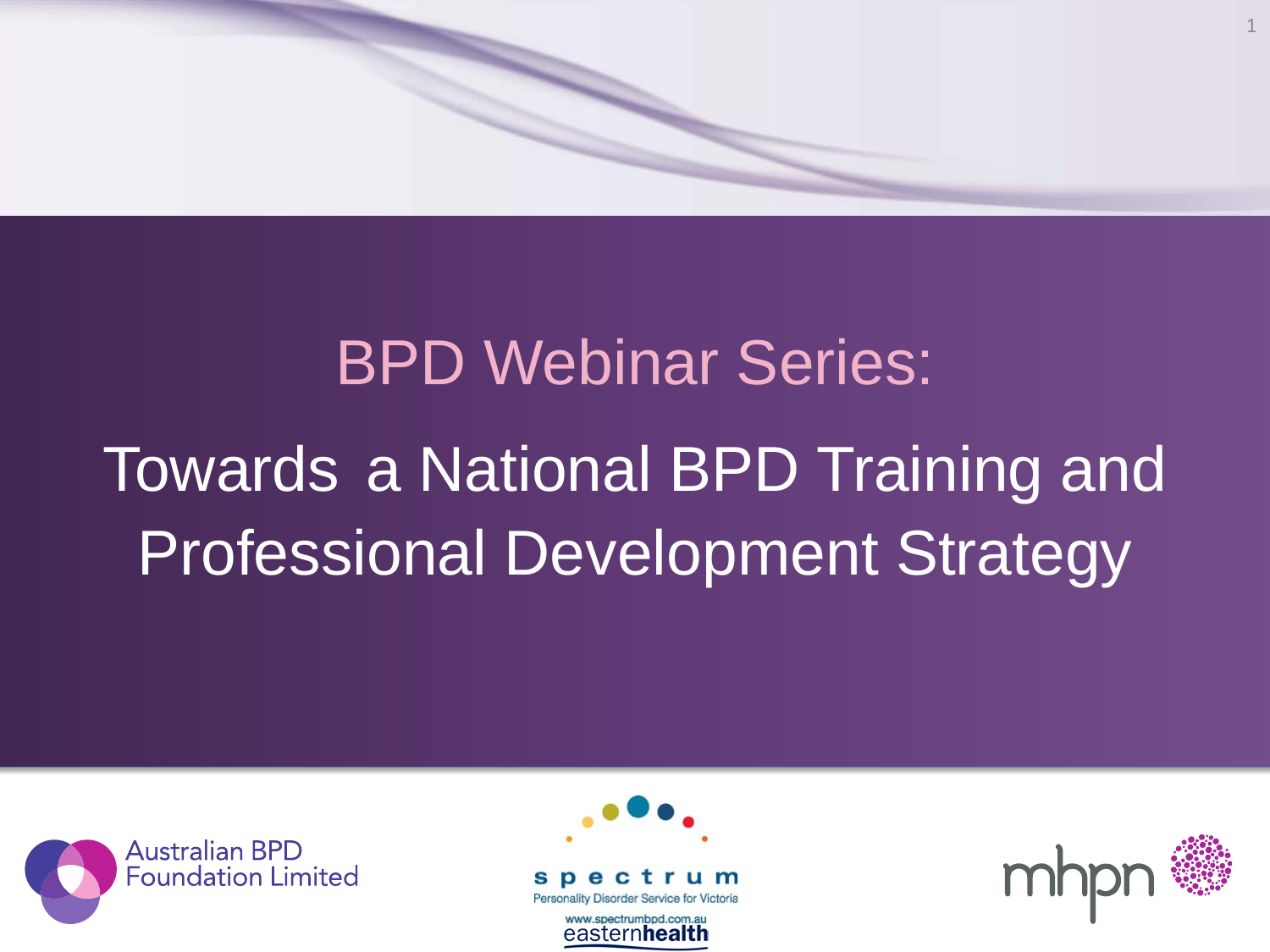# 2

# Webinar 6 Management of BPD in public mental health services, private and primary health care **sectors**

Monday 26th November 2018 7:15 PM - 8:30 PM (AEDT)





Personality Disorder Service for Victoria

www.spectrumbpd.com.au easternhealth

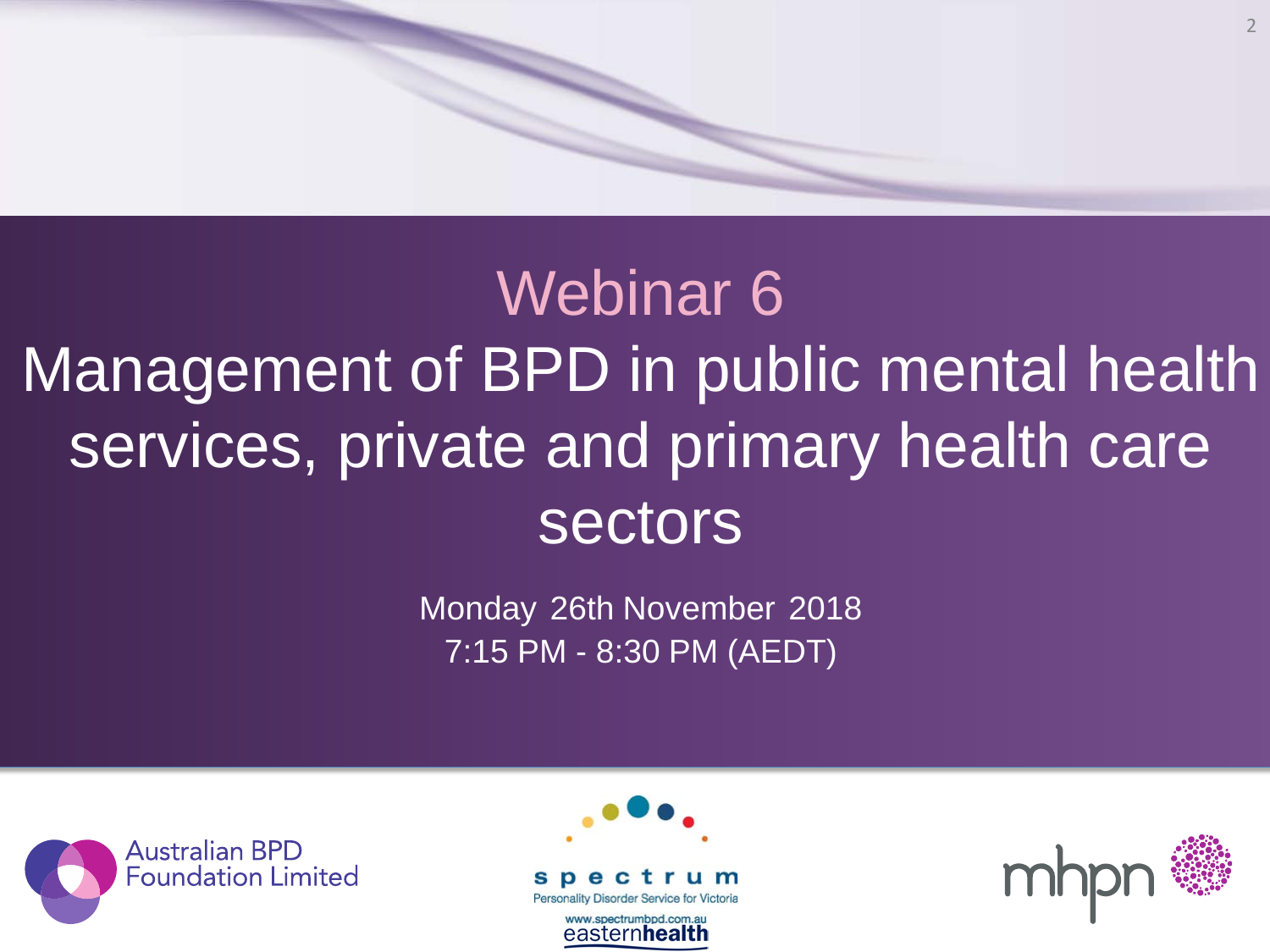

**This is the sixth webinar of a National BPD Project funded by the National Mental Health Commission. If you didn't attend the first five webinars, visit the Australian BPD Foundation website. This webinar will cover management of BPD in public mental health services, private and primary health care sectors.**





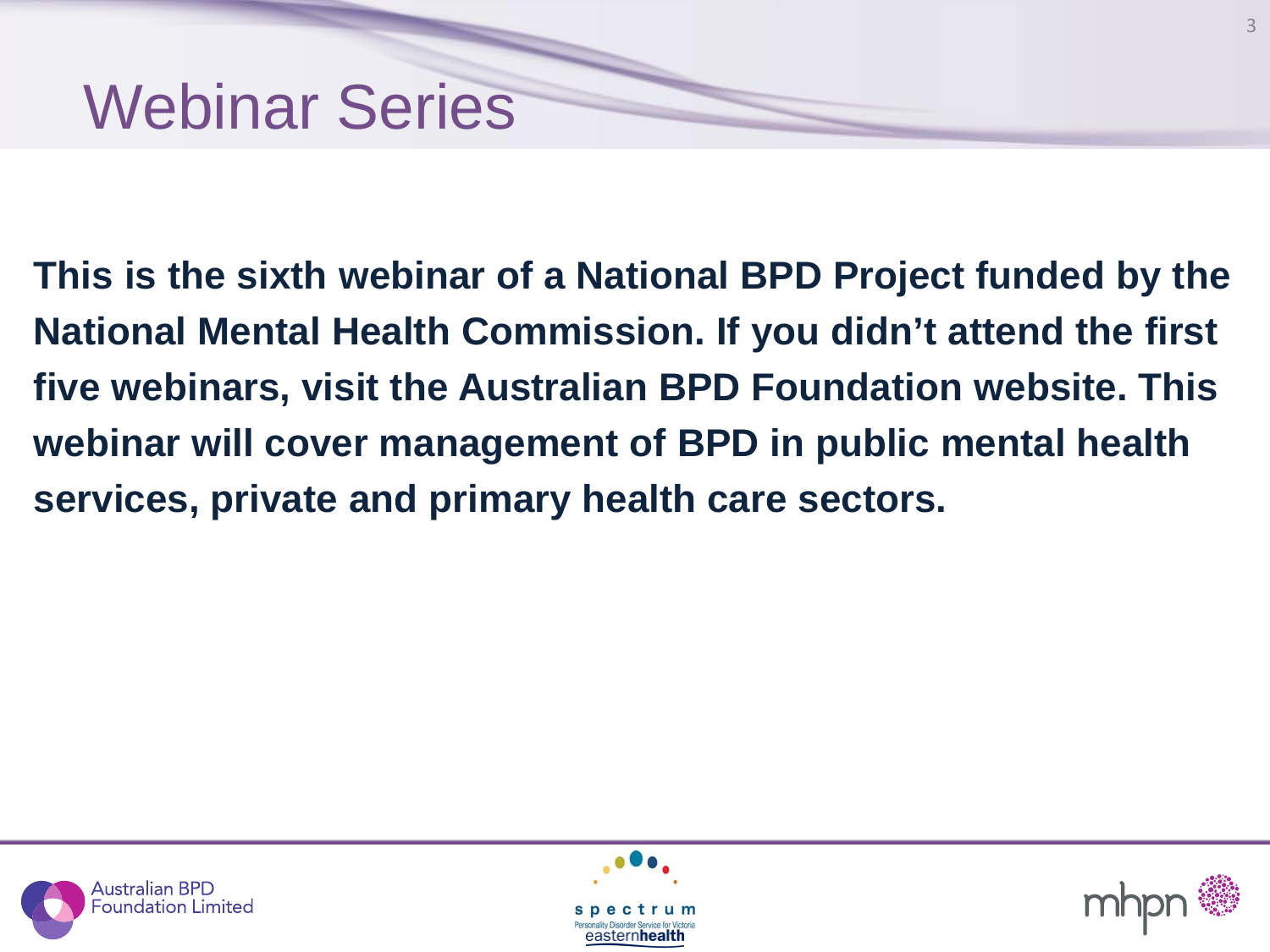# Tonight's Panel



**Dr Gillian Singleton**



**Professor Brin Grenyer** Psychologist General Practitioner **Exercise Experience Advocate** Psychologist **Containst Experience Advocate** 



**Dr Paul Cammell** Psychiatrist

**Facilitator** 



**Dr Lyn O'Grady** Psychologist





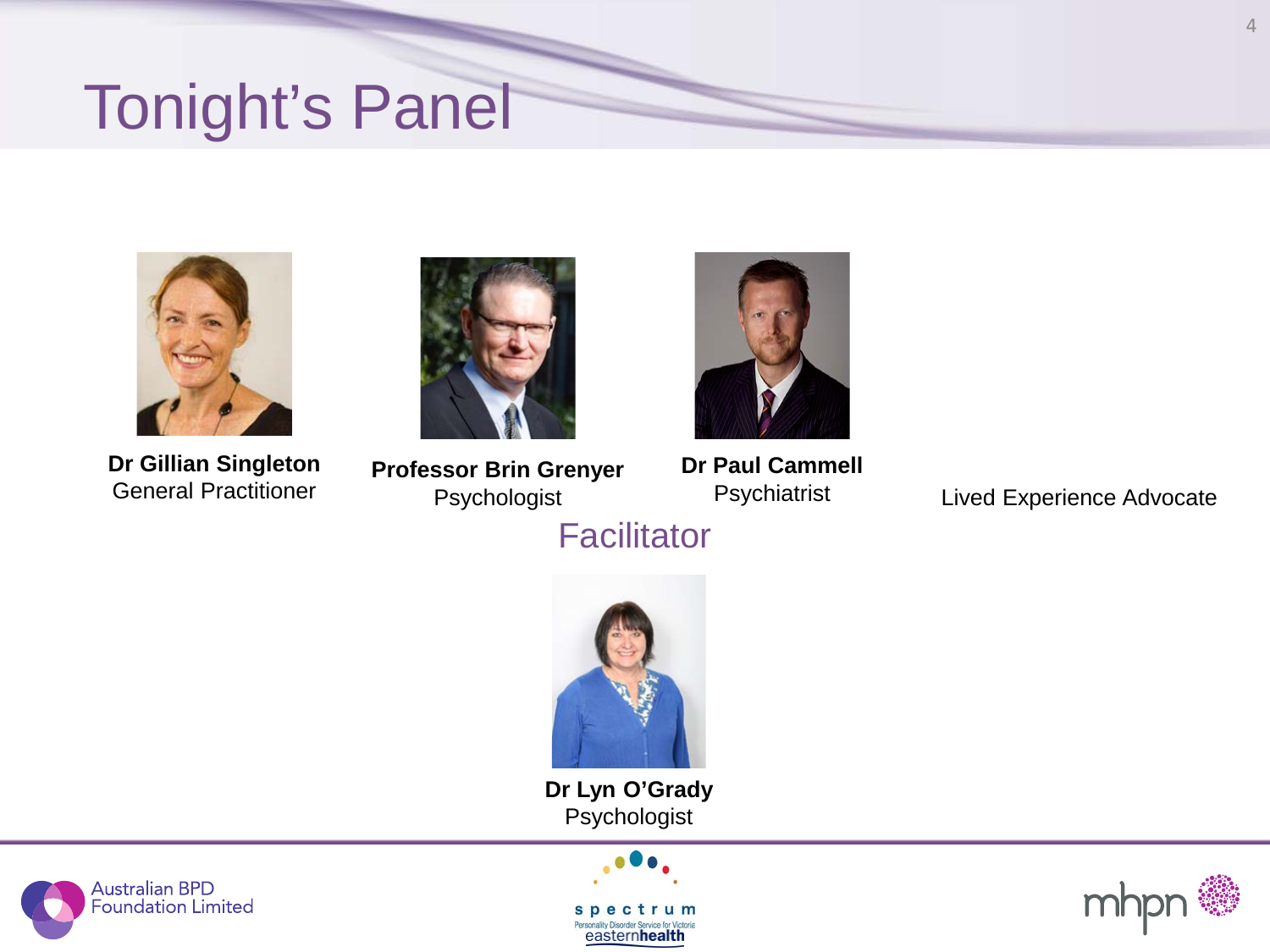# Practitioner Networking Opportunities

Seven practitioner networks provide a forum for practitioners with a shared interest in BPD. Visit [www.mhpn.org.au](http://www.mhpn.org.au/) (news section) or contact MHPN to learn more.

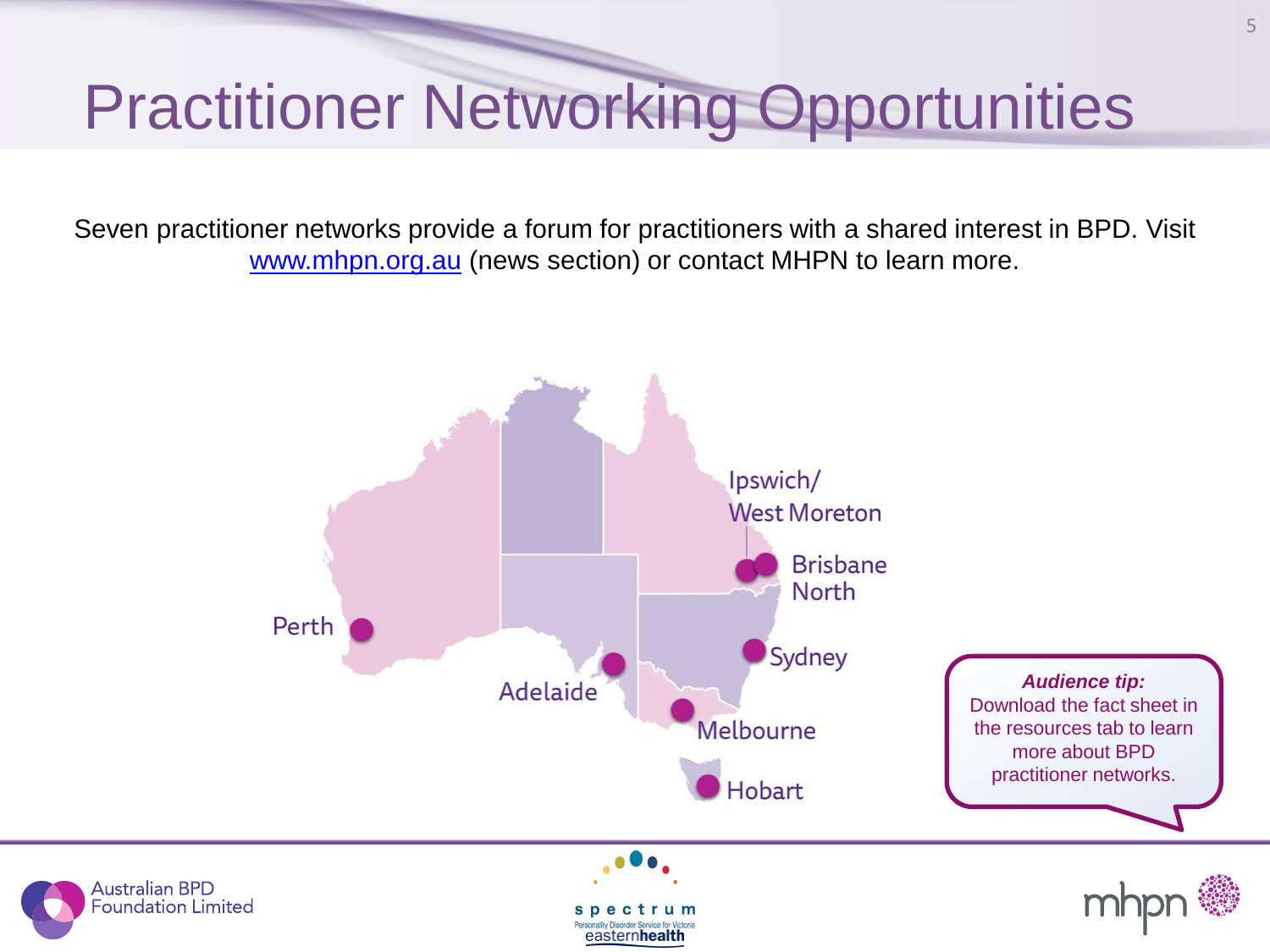# Ground Rules

To help ensure everyone has the opportunity to gain the most from the live webinar, we ask that all participants consider the following ground rules:

- Be respectful of other participants and panellists.
- Behave as you would in a face-to-face activity.
- For help with your technical issues, click the Technical Support FAQ tab at the top of the screen.
- If you still require support, call the Redback Help Desk on 1800 291 863. If there is a significant issue affecting all participants, you will be alerted via an announcement.

*Audience tip:* If you are having difficulties with the audio, please dial in on 1800 896 323 Passcode: 2353870818#.





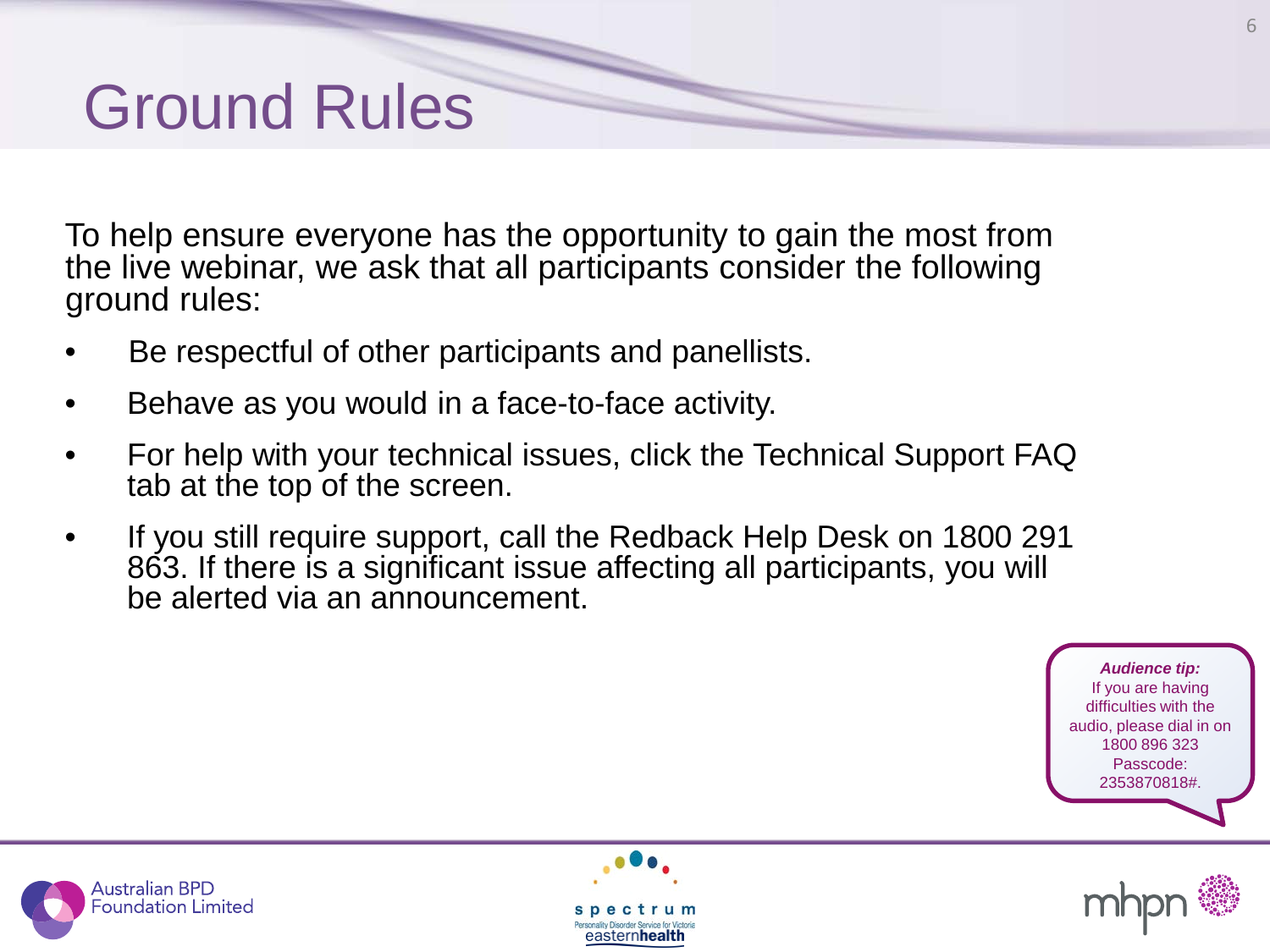# Learning Outcomes

Through an exploration of Borderline Personality Disorder (BPD), the webinar will provide participants with the opportunity to:

- Identify challenges in management of BPD in public, private and primary sectors
- Describe how BPD is best managed in public, private and primary care settings
- Outline how best to collaborate between public, private and primary care settings to get the optimal treatment outcomes for people with BPD and their families/carers'

*Audience tip:* The PowerPoint slideshow and case study can be found in the Resources Library tab at the bottom right.





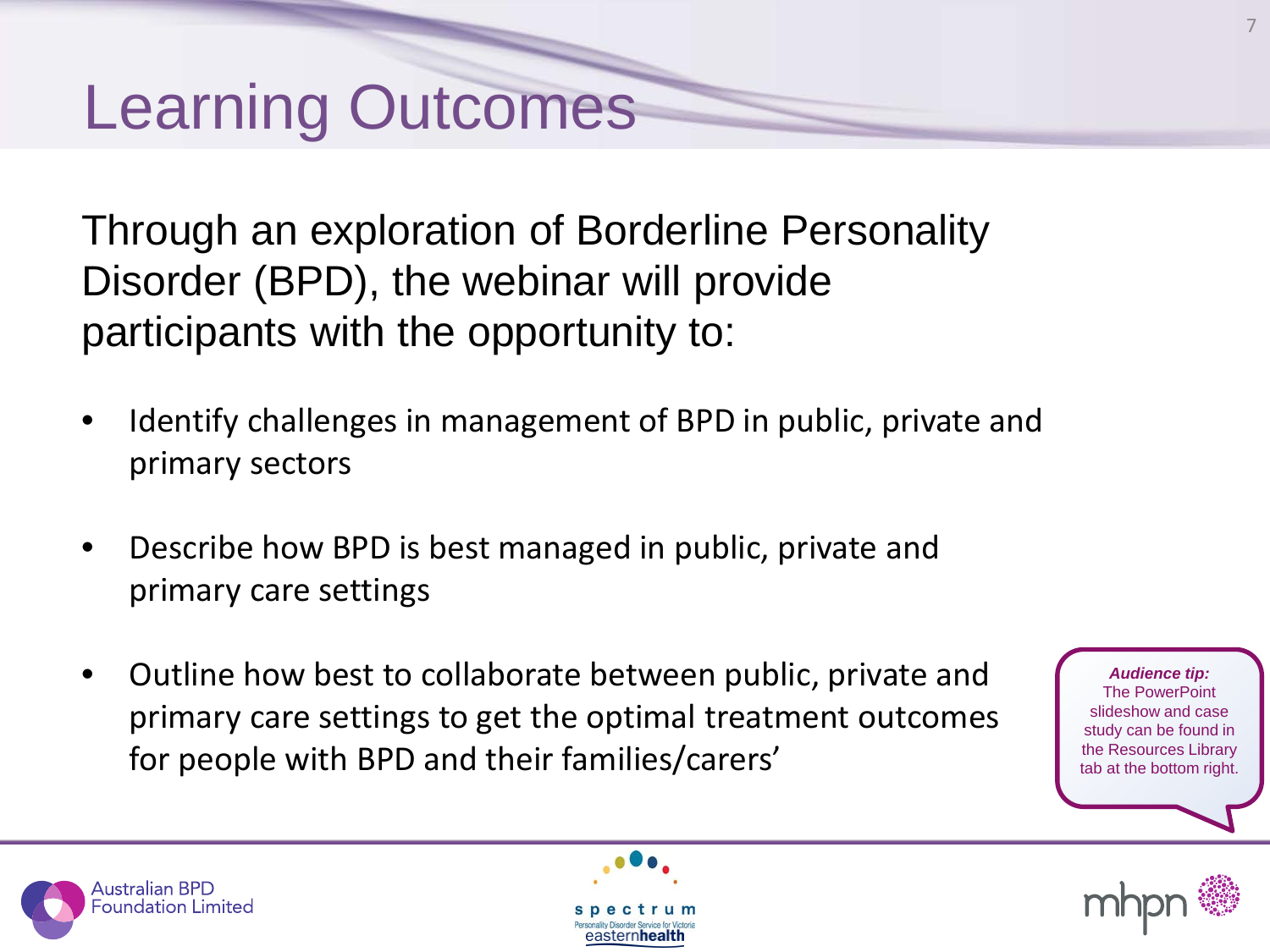### **Accessing Private Hospital Inpatient Treatment**

- Group programs in inpatient units
- Choice individual or shared room
- 21 day programs tailored for each individual
- Facilities
- Less consumers are in acute distress
- Regular psychological appointments while in hospital
- Can have escorted day leave
- Discharge planning
- Can extend or shorten stay

- Expensive out of pocket costs per day in hospital
- Must have health insurance, to be eligible for any rebates or minimised costs
- If you break hospital rules, you may be transferred to a public hospital and may be sectioned
- Allowed use of personal phone





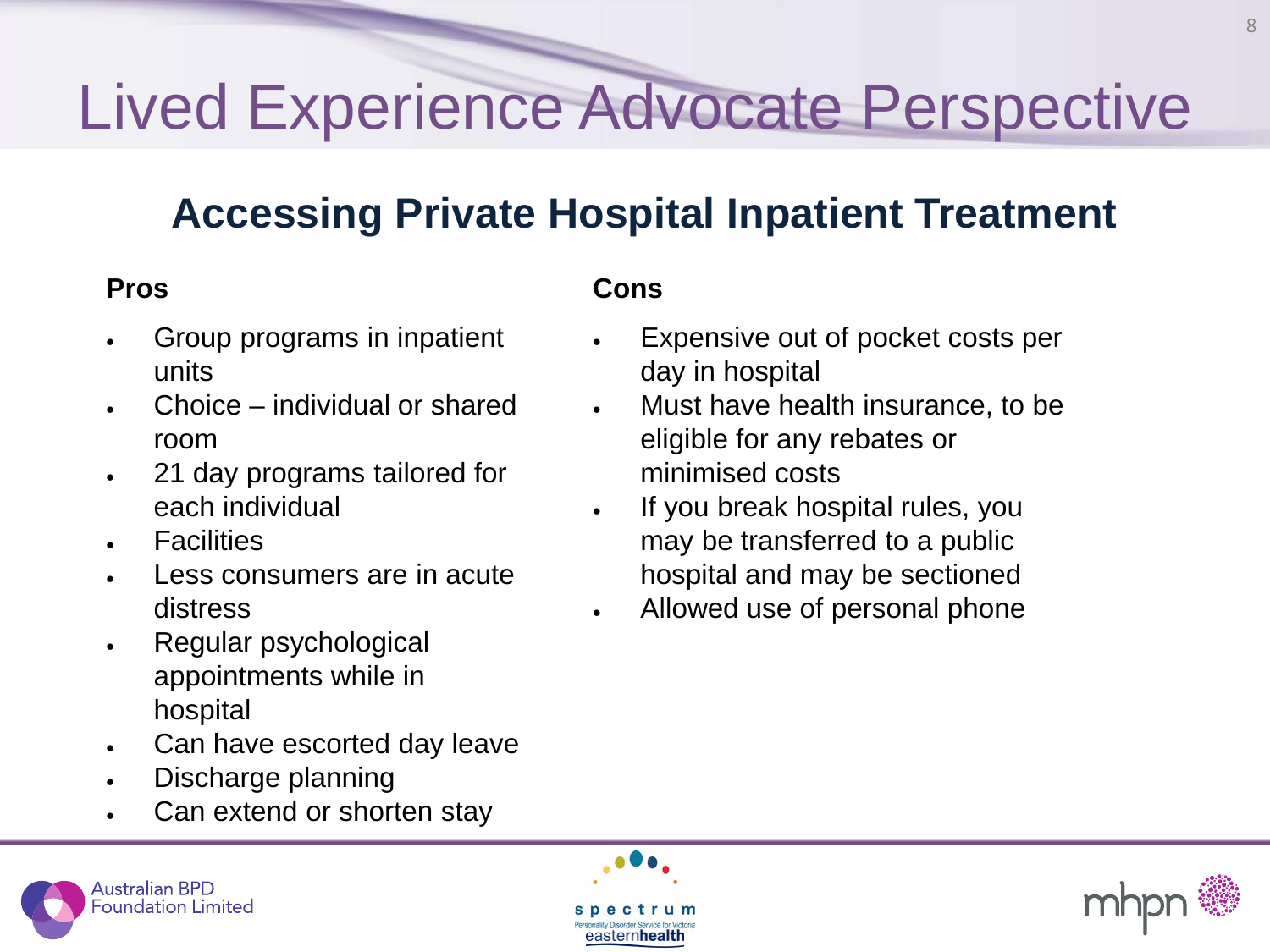#### **Accessing Private Treatment as an Outpatient**

- Weekly group therapy programs are available
- Consistency of seeing the same clinician for individual sessions
- Out of hours appointments can be scheduled in private practice

- Long waiting list for group therapy programs
- High out of pocket cost, if you do not have top level health insurance cover
- Long waiting list for individual clinicians
- Some clinicians may have closed their books to new consumers
- Difficulty in including carers in this care planning





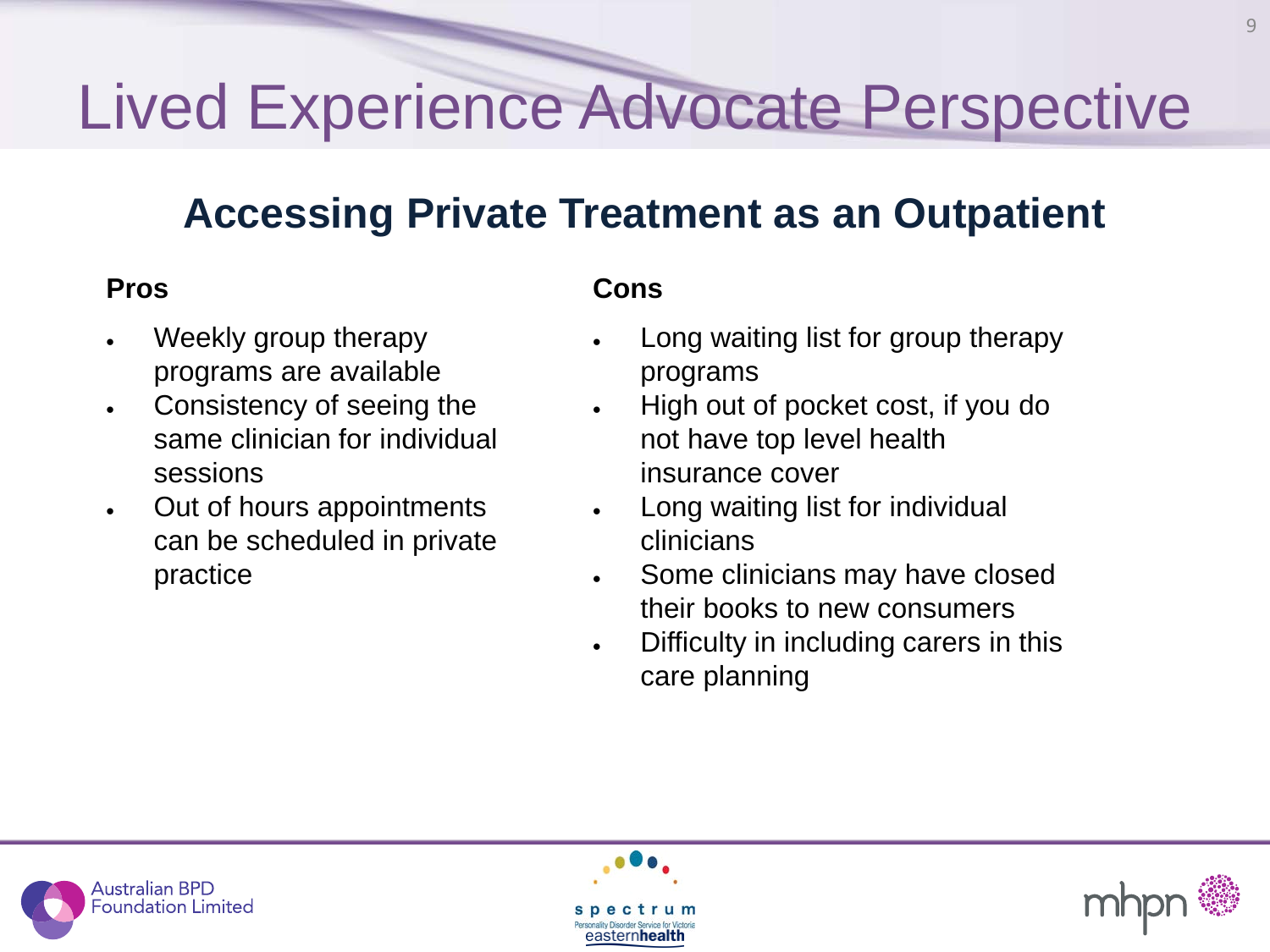### **Accessing Public Hospital Inpatient Treatment**

- No cost with Medicare card
- 1-to-1 support available if the consumer is feeling suicidal
- Peer support may be available
- Short waiting time for a bed
- Can be used while waiting for a private hospital bed or transfer

- Restrictive practices that cause harm and are not trauma informed
- Reduced rights when sectioned under the Mental Health Act
- Inconsistency with registrars and clinical staff support > continuity of care
- No group programs available and minimal group activities available
- No regular psychology appointments available while in hospital
- They may need the bed for another consumer, and you will be discharged without completing discharge planning
- A mental health bed may not be available, and you will be put on a medical ward





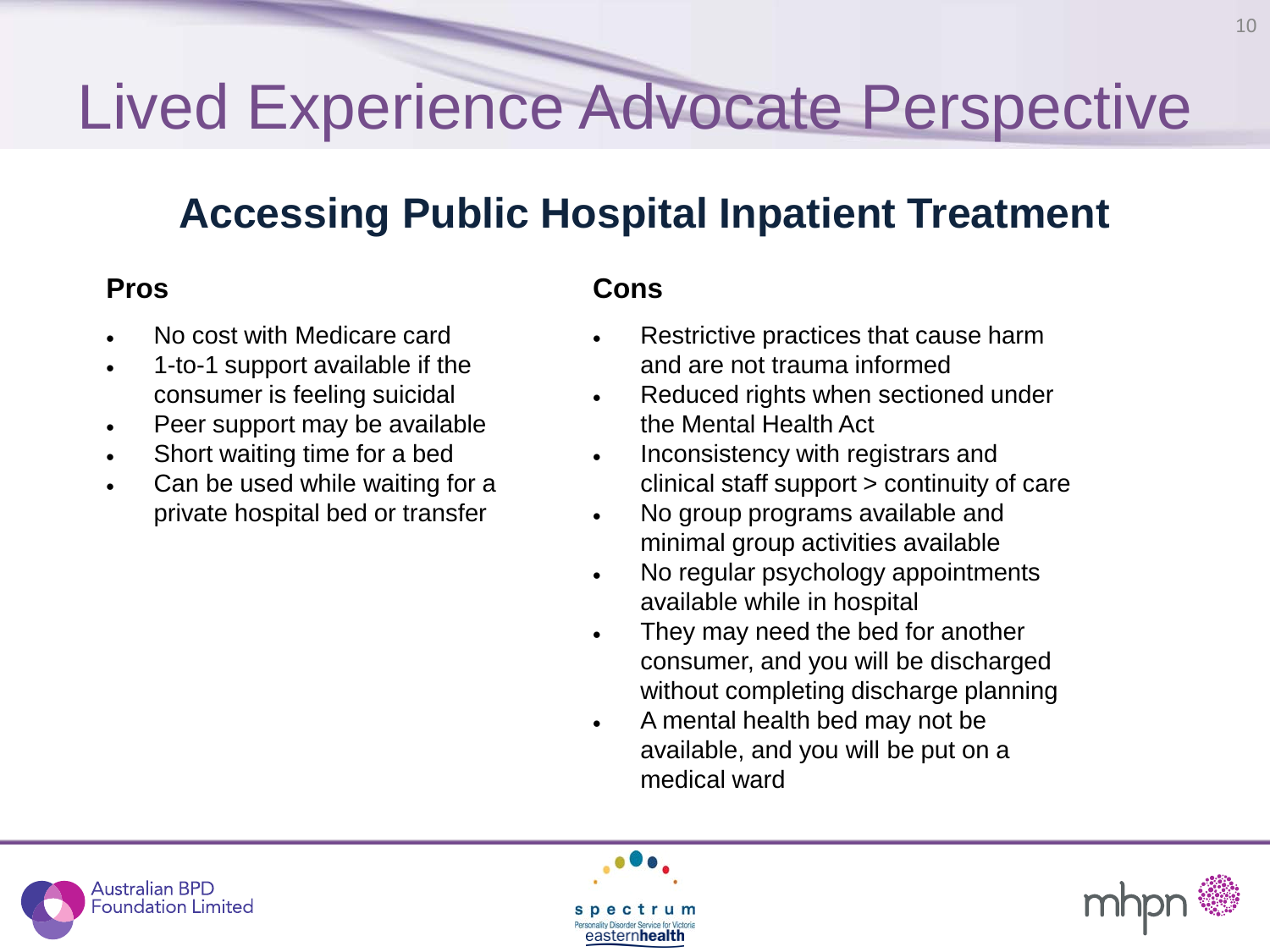### **Accessing Public Hospital as an Outpatient**

- No cost with Medicare card
- Community peer support may be available through public health
- Fortnightly or monthly appointments may be available
- More clinical staff available for consultation > more options

- May be a long waiting list
- Weekly appointments may not be available
- Clinicians may be overworked and less supported in their roles > high turnover of staff
- Lack of continuity of care  $>$  may need to change clinicians
- Long appointments may not be available





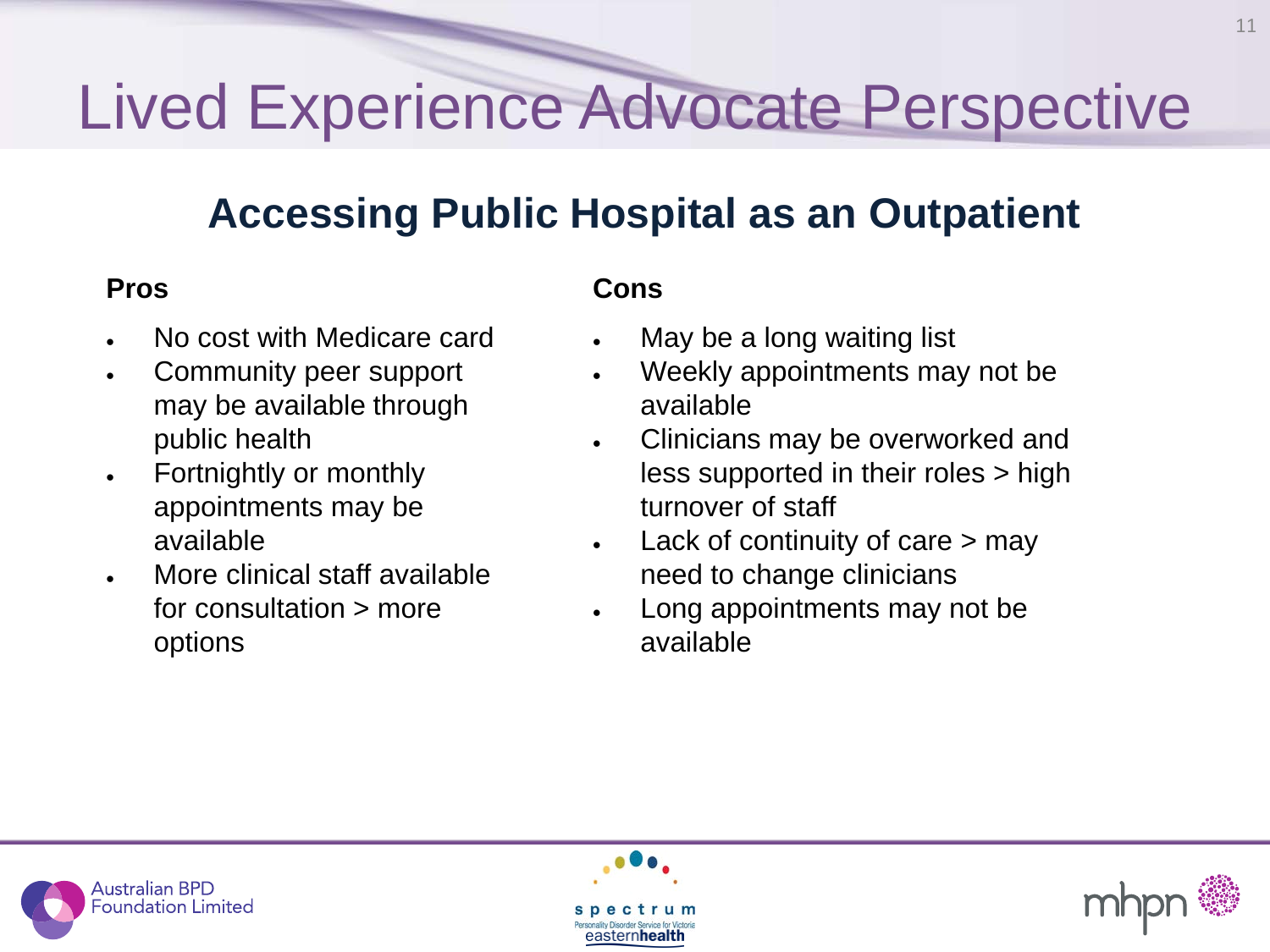

### **Challenges**

#### **1. Naming it:**

What are the challenges? GPs perfectly placed to intervene early. Managing stigma and comorbidities (94%).

#### **2. Duty of care:**

Maintaining a compassionate, person-centred approach & boundaries.

Who else is in the picture? Carers and dependants.

#### **3. Red flags and managing risk:**

Holistic approach managing co-morbidities. Access to effective treatment on low income.

**4. Self care:** 







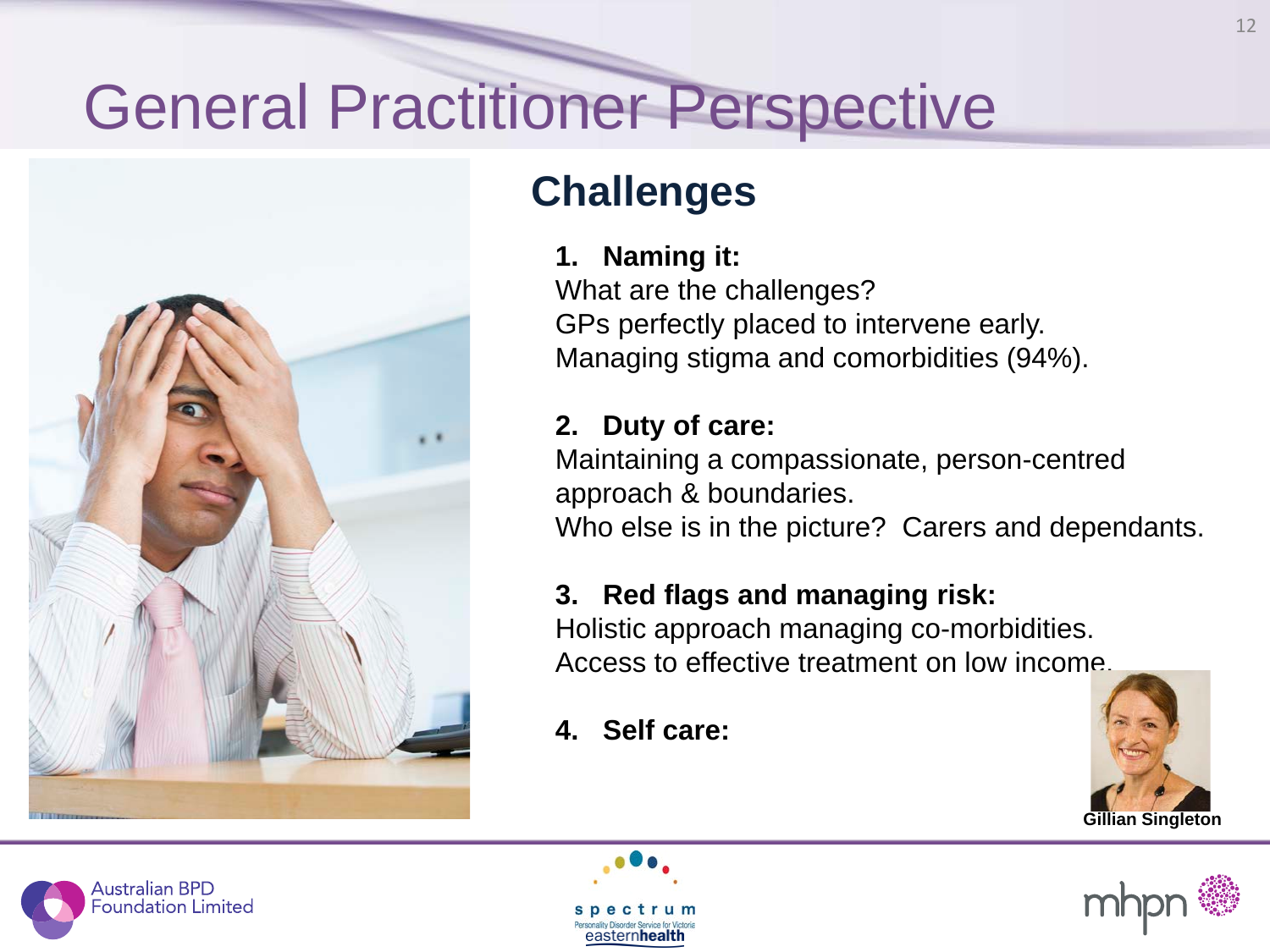#### **Compassionate and effective maze navigation**

#### **Boundaries:**

- Creating a safe, therapeutic space.
- Challenges to boundary maintenance for individuals with significant physical and mental health issues in primary care.
- Maintaining empathy, trust, respect, hope and humanity.

#### **Holistic approach:**

- Shared decision making and goal setting for physical, psychological and social issues.
- Simple strategies (e.g. psycho-education, sleep hygiene, treatment planning, care contracts and crisis planning).
- Safe prescribing.











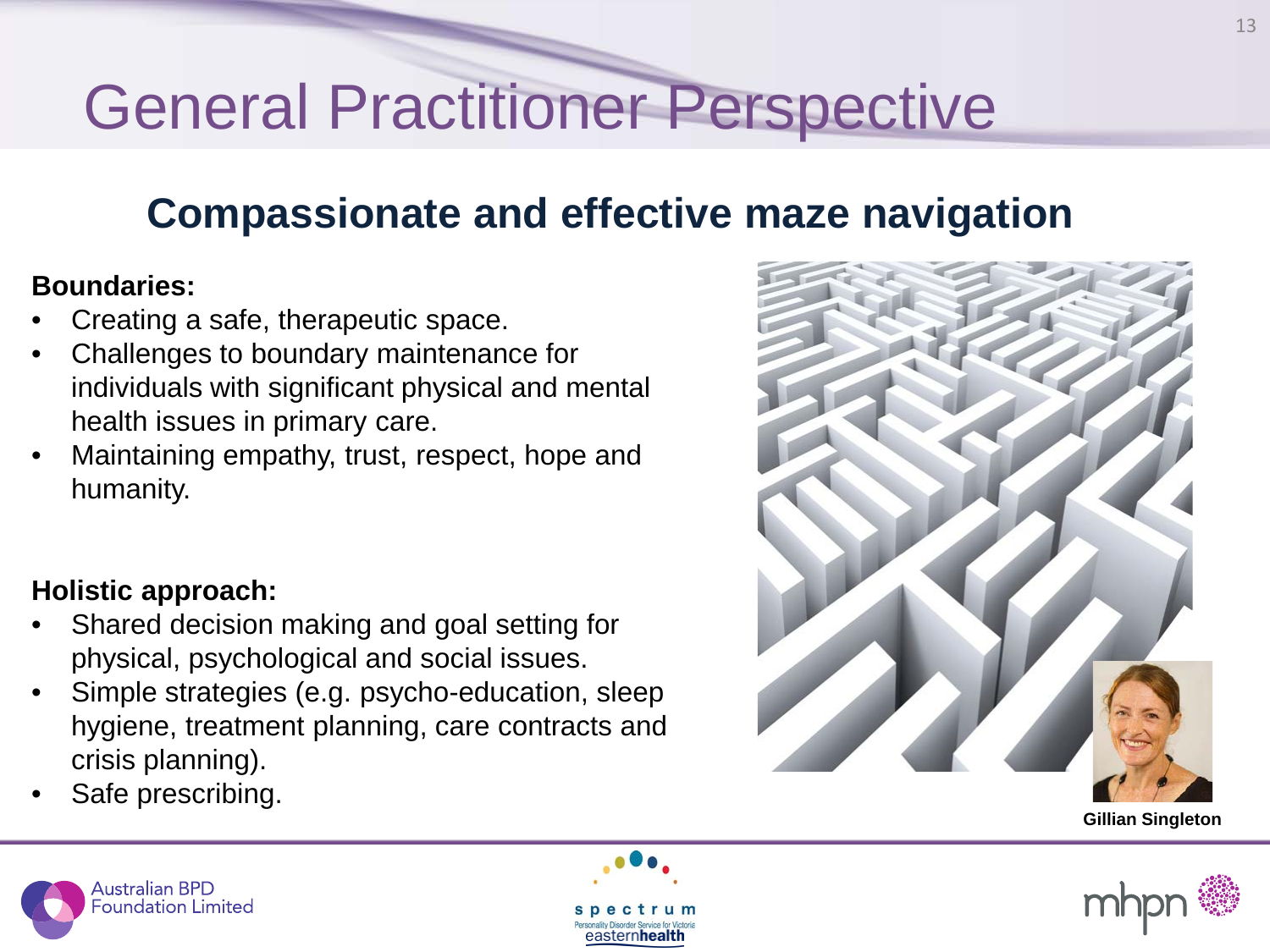#### **Collaboration is essential**



- Challenges for individuals with low income.
- Clear roles and communication.
- Ensuring support for carers and dependants.









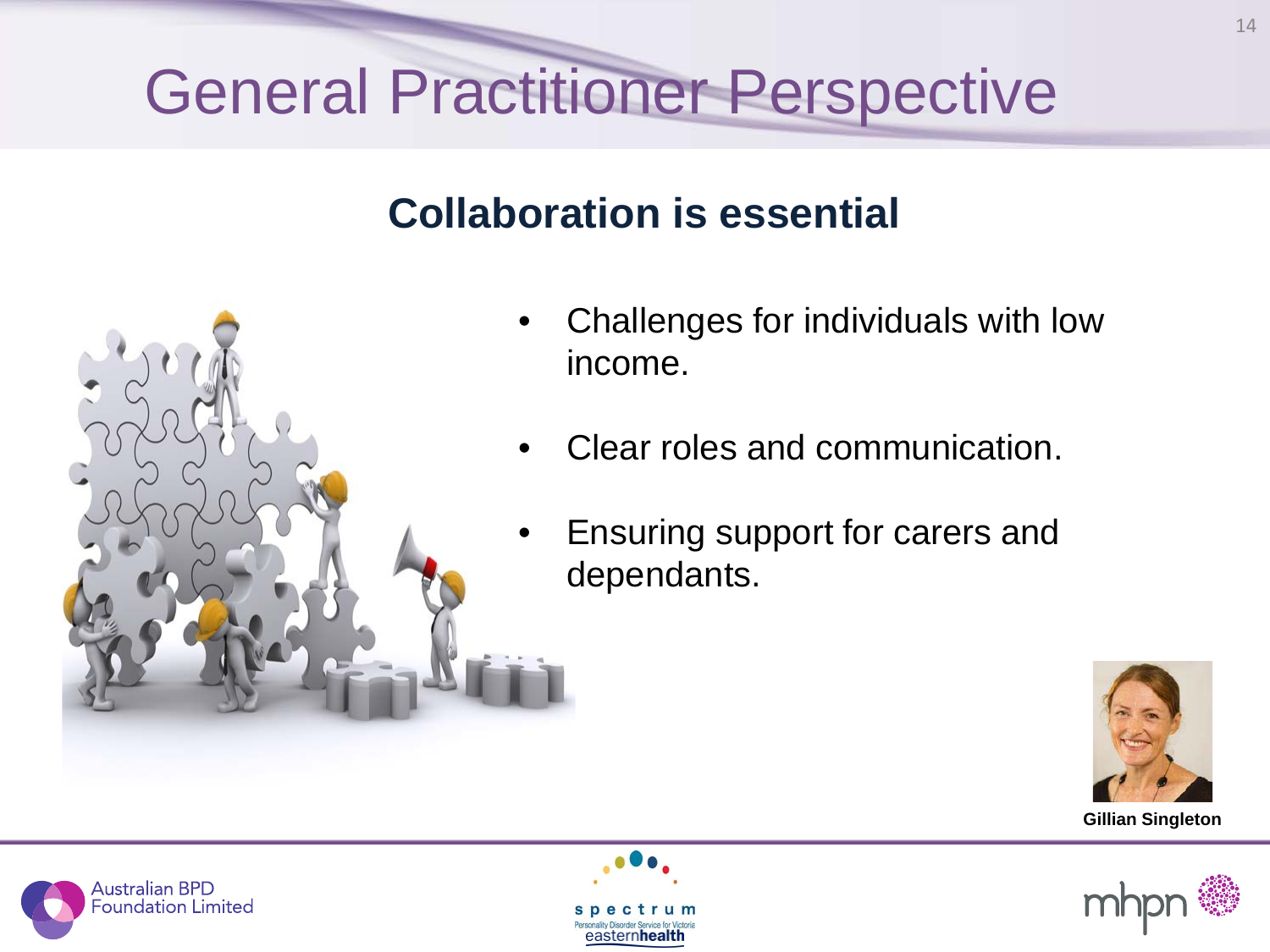#### **Self care: not negotiable**

Self reflection and being there for our colleagues, important to recognise:

- Compassion fatigue
- **Burnout**
- Vicarious trauma.

Structures to support self care and better patient care:

- Time and boundary management
- **Debriefing**
- Balint groups
- **Effective collaboration**



"If your compassion does not include yourself, it is incomplete"

#### **Jack Kornfield**







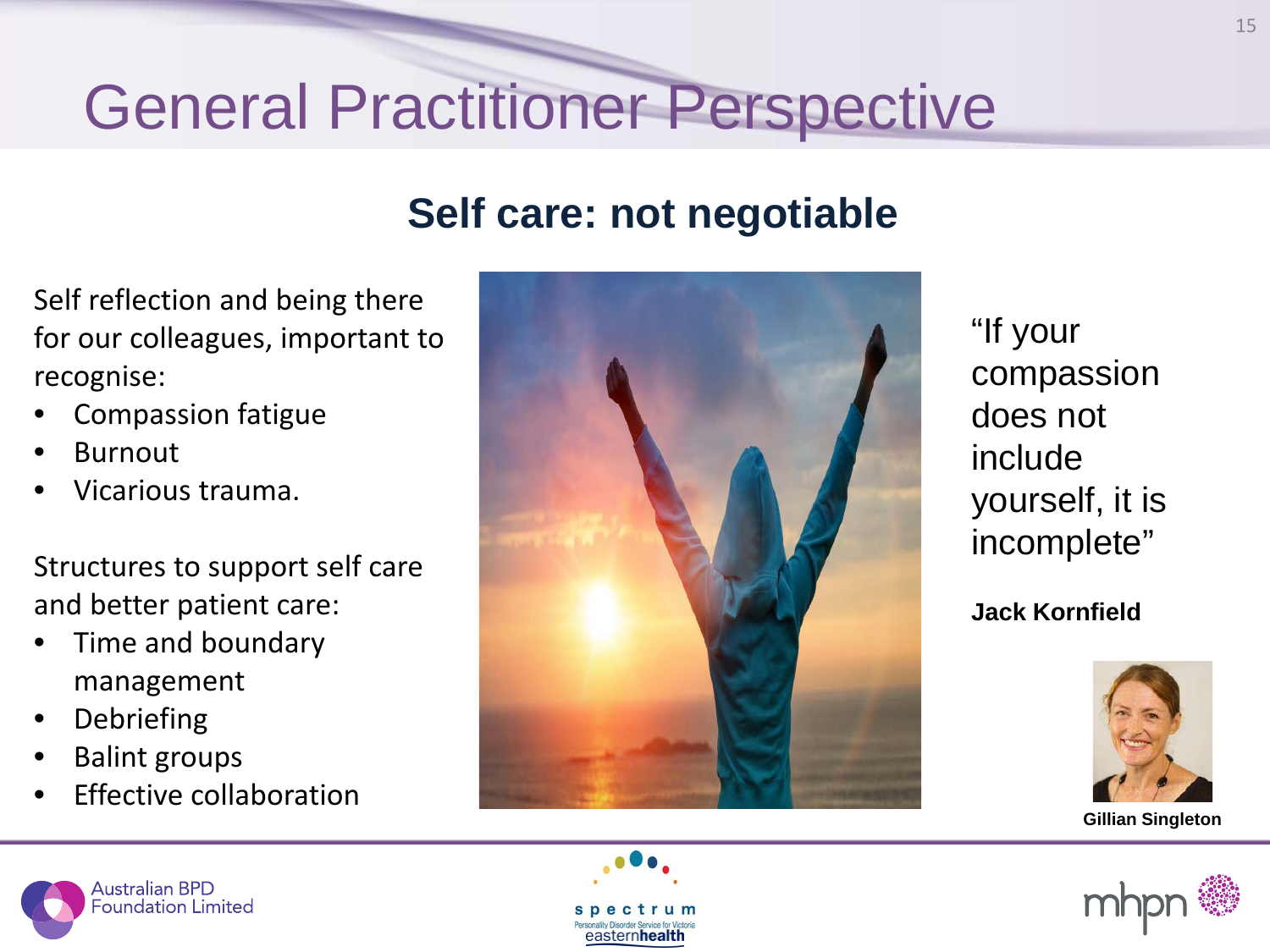# Psychologist Perspective

### **Issues in managing transitions**

- Overall approach compassion multidisciplinary communication
- Considerations on the inpatient ward (and possible ED presentations)
	- What can be done in the here-and-now

ustralian BPD oundation Limited

- 5 year old boy issues of care and contact
- Anticipating discharge from hospital issues
	- First 30 days after discharge rapid followup
	- Relevant resources for practitioners [www.projectairstrategy.org](http://www.projectairstrategy.org/)
- Importance of an evidence-based treatment as primary goal
	- Family and carer support psychoeducation and skills training
	- Parenting skills training (separating BPD from problems, parent-child skills, family safety, communication with son)





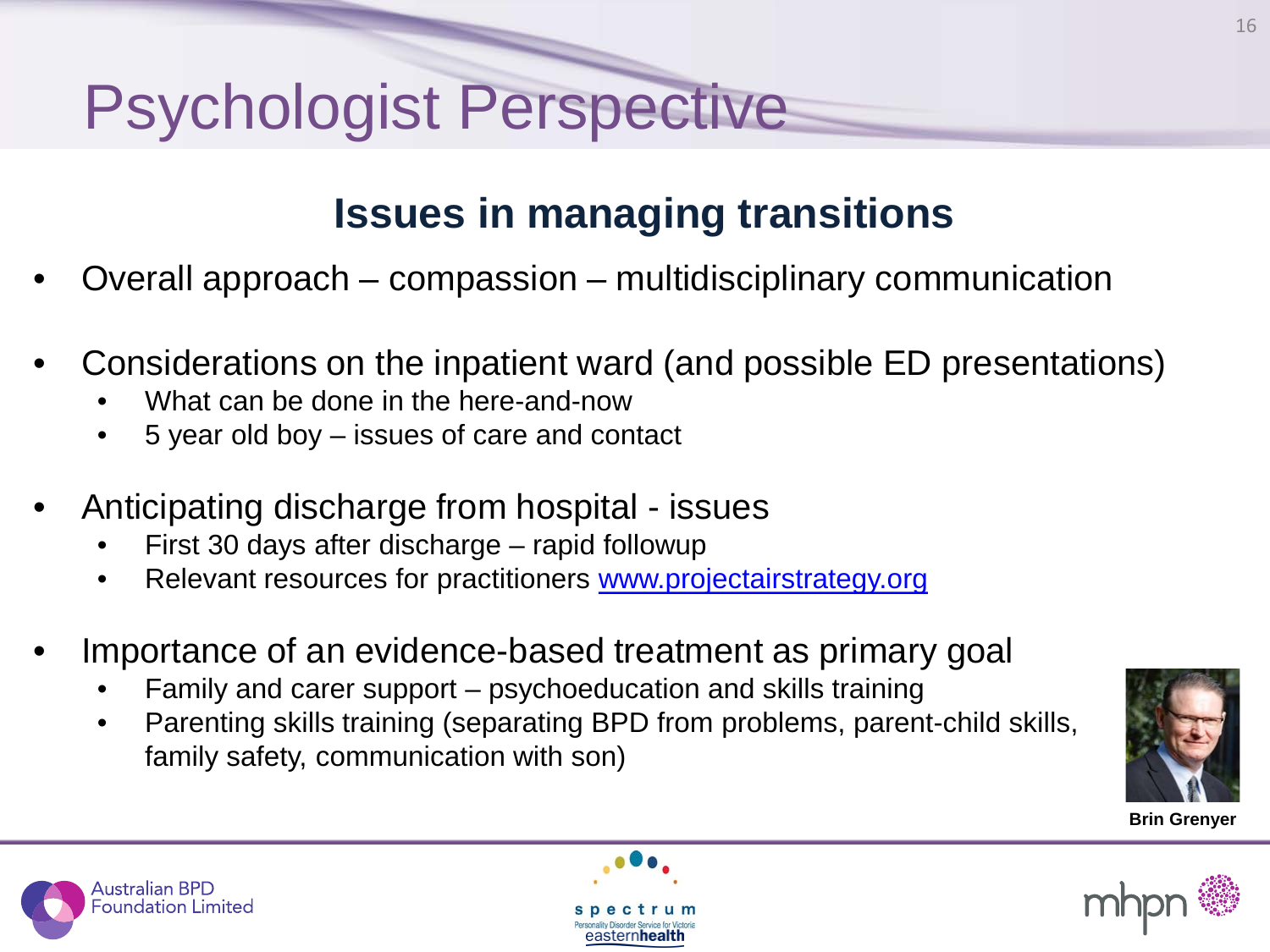### **BPD is an emblematic challenge for health systems**

- Systems can replicate the same dynamics of instability, inconsistency, reactivity and lack of integration that are purportedly hallmarks of the disorder.
- Requires Commitment: overcoming the temptation to stigmatise, exclude and lose cohesion in systemic responses.
- **Resistance to Costliness** (specialisation, training, intensity of treatment, research)

 $\rightarrow$  cost-benefit analyses

wstralian BPD oundation Limited

• **Resistance to Complexity**: translation across settings (public/private, inpatient/outpatient/emergency services, specialised services and general mental health, health and social service settings).

 $\rightarrow$  optimism, coherent approach to communication and service provision, less confusion and anxiety.





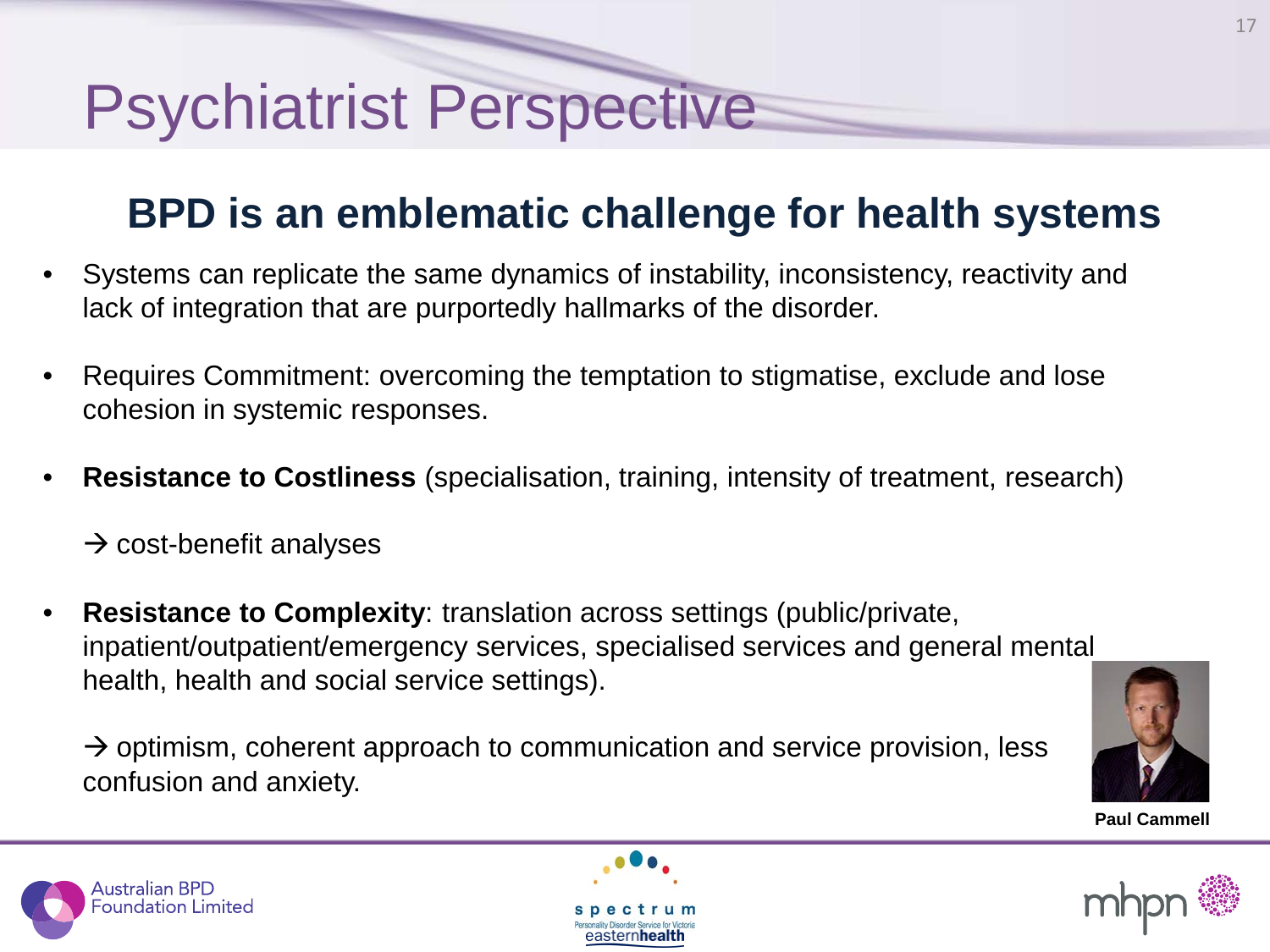### **BPD is an challenge for all individuals involved**

- Who does what?
- Does everyone always feel they are carrying the problem but the solution is somewhere else?
- Do we need to work harder or work smarter?
	- What can family and carers do?
	- What can a GP do?

Australian BPD oundation Limited<sup>:</sup>

- What can a private psychologist or psychiatrist do?
- What can a community mental health team do?
- What can NGO sector services do?
- What can crisis services do?
- What is a treatment plan that works for everyone?



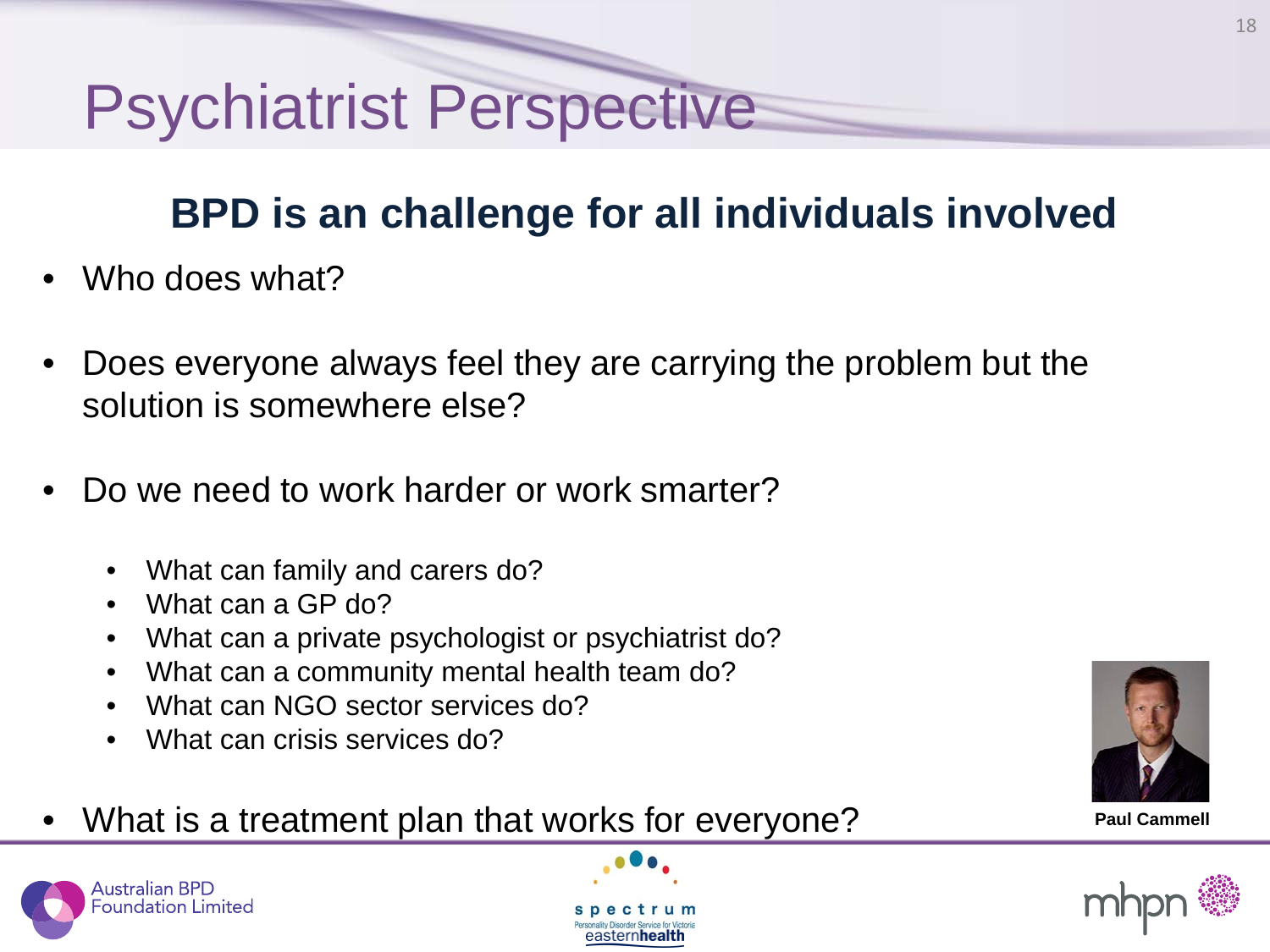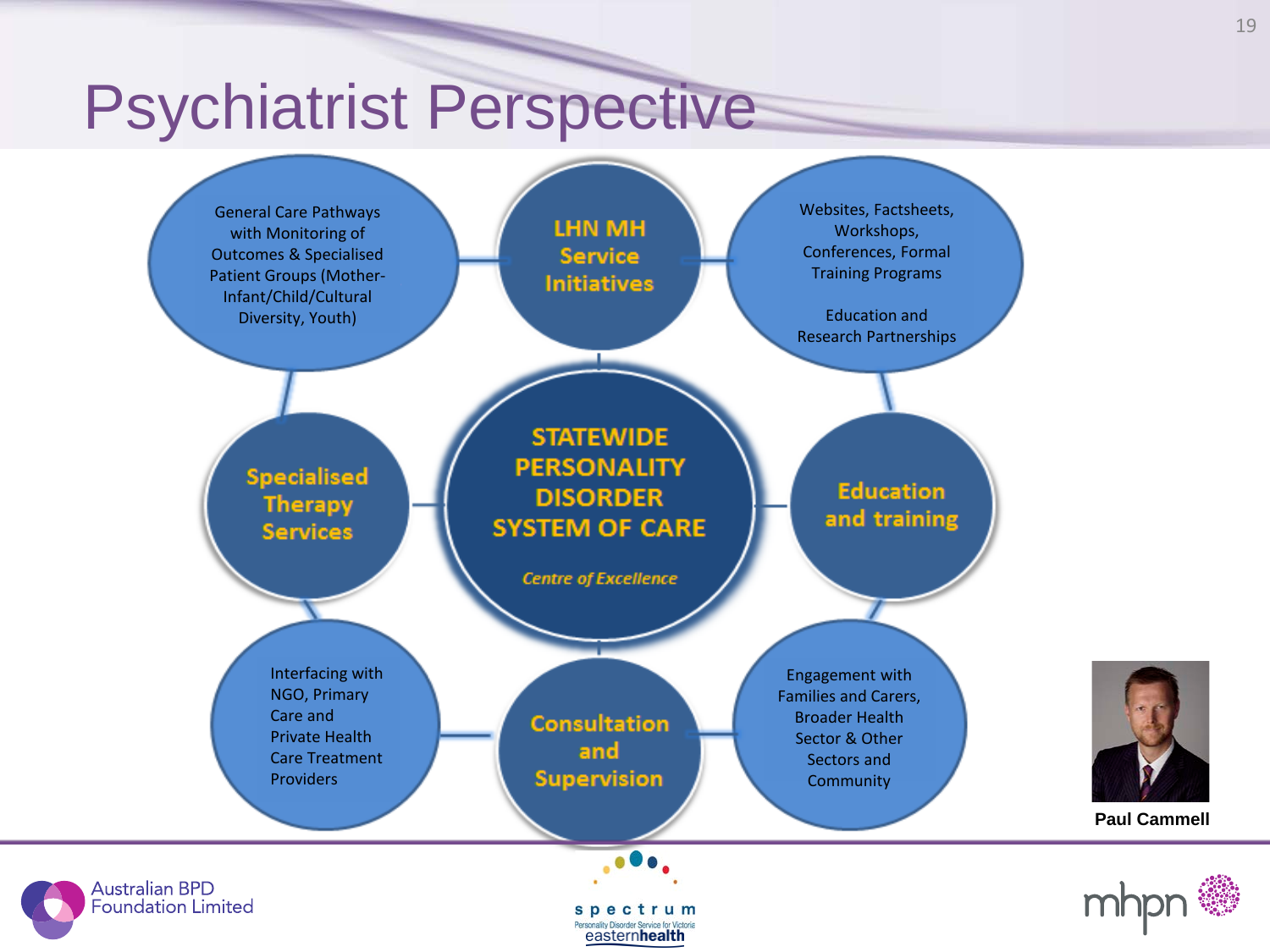|                     | <b>General</b>                                                                                                                                                                                                                                                                                                                                                             | <b>Specialised</b>                                                  |
|---------------------|----------------------------------------------------------------------------------------------------------------------------------------------------------------------------------------------------------------------------------------------------------------------------------------------------------------------------------------------------------------------------|---------------------------------------------------------------------|
| <b>Practitioner</b> | Structured, coherent model, appropriate<br>assessment and psychoeducation, limit setting<br>and attention to frame and contract, structured<br>approach to liaison with stakeholders, tolerance<br>of risk, focus on containment, focus on<br>functional recovery and goals                                                                                                | DBT, TFP,<br>MBT, Schema,<br>CAT, STEPPS,<br>modified CBT,<br>other |
| <b>Service</b>      | Treatment plans, Consistent crisis and risk<br>management plans, Team based and<br>supervised, phase specific (assessment and<br>psychoeducation, vs collaborative shared<br>management vs case management vs<br>maintenance/support vs discharge), Monitoring<br>and tracking performance (eg frequent<br>attenders, public, primary and private sector<br>interface etc) | SCM, GPM,<br>TFP, DBT,<br>other                                     |







**Paul Cammell**

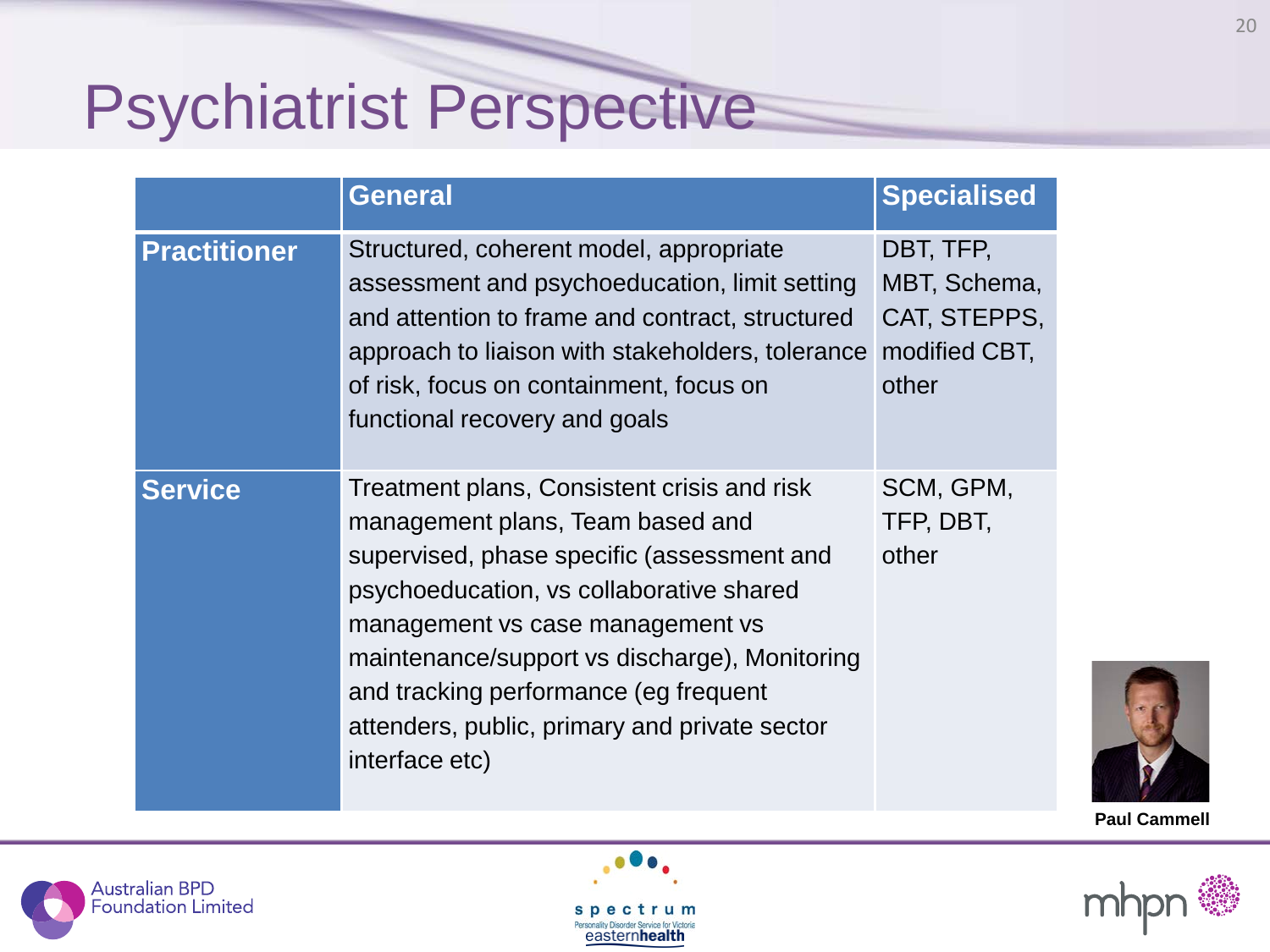

## Q&A Session



**Dr Gillian Singleton**



**Professor Brin Grenyer** Psychologist



**Dr Paul Cammell** Psychiatrist

Lived Experience Advocate

**Facilitator** 



**Dr Lyn O'Grady** Psychologist





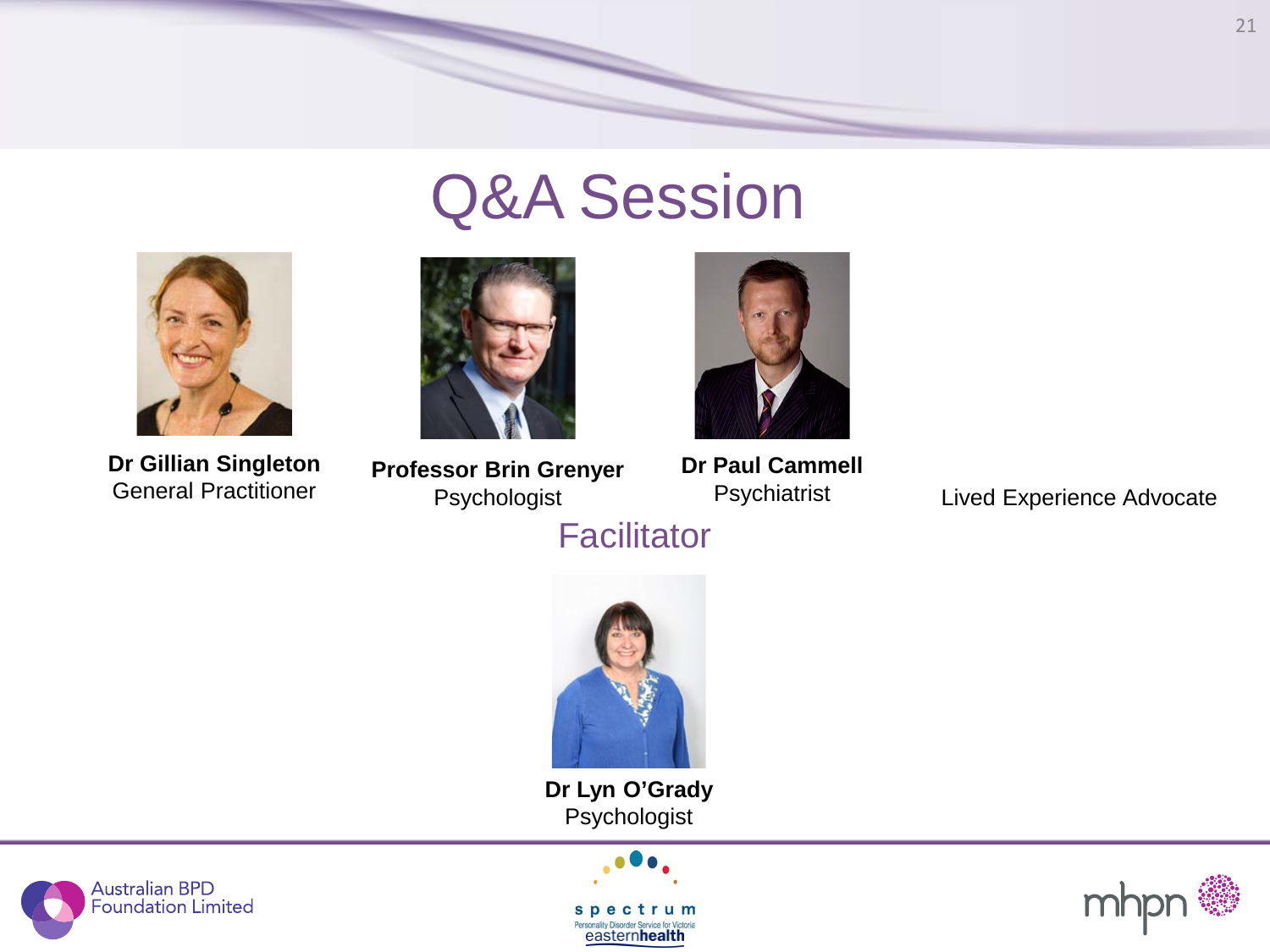# Resources and Further Reading

#### Spectrum and The Australian BPD Foundation have prepared a list of resources at

#### http://www.bpdfoundation.org.au/webinar-6.php





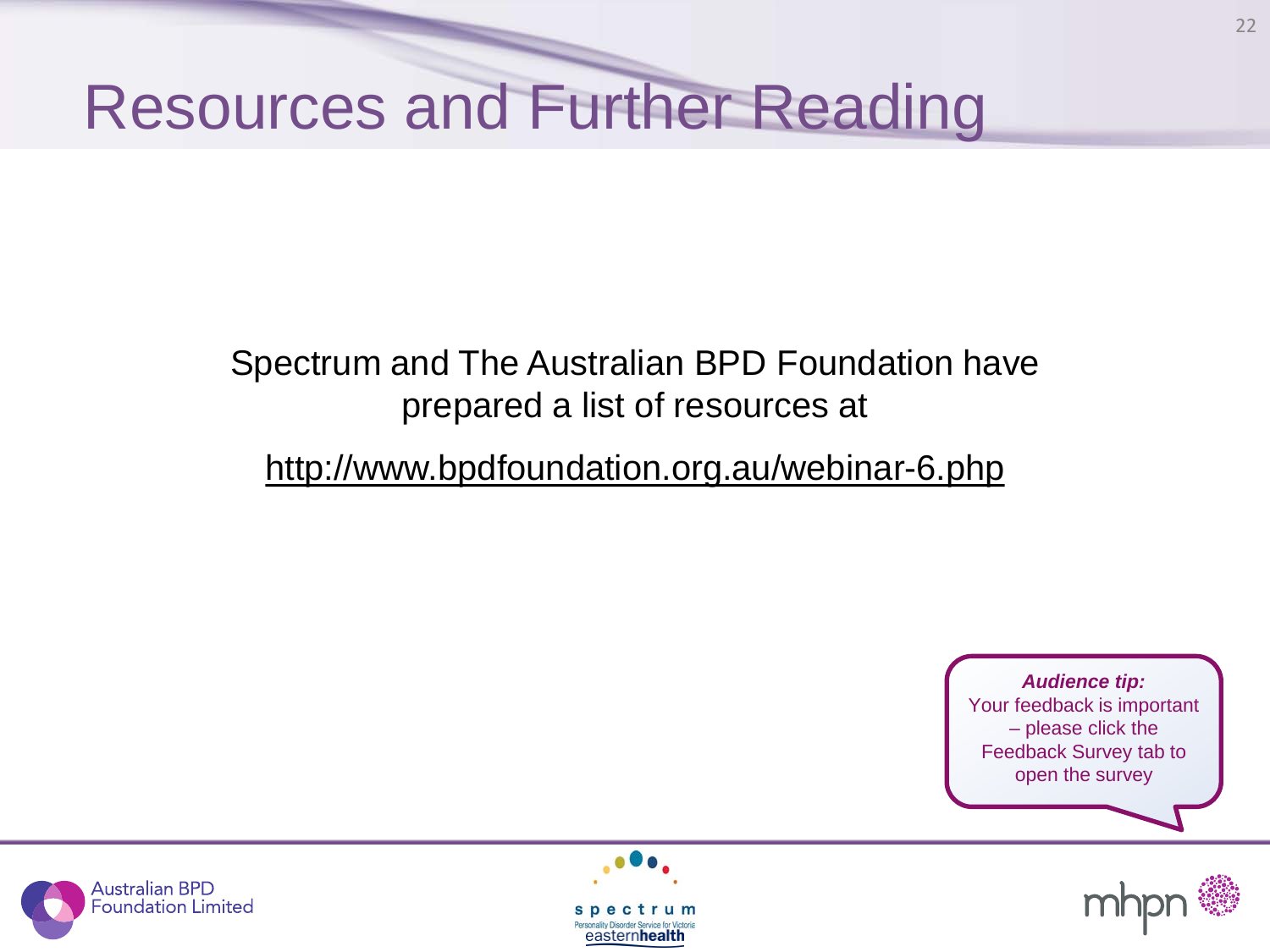# Practitioner Networking Opportunities

Visit [www.mhpn.org.au](http://www.mhpn.org.au/) to learn more about joining your local practitioner network.

A number are being established to provide a forum for practitioners with a shared interest in BPD. Visit [www.mhpn.org.au](http://www.mhpn.org.au/) (news section) or contact MHPN to learn more.





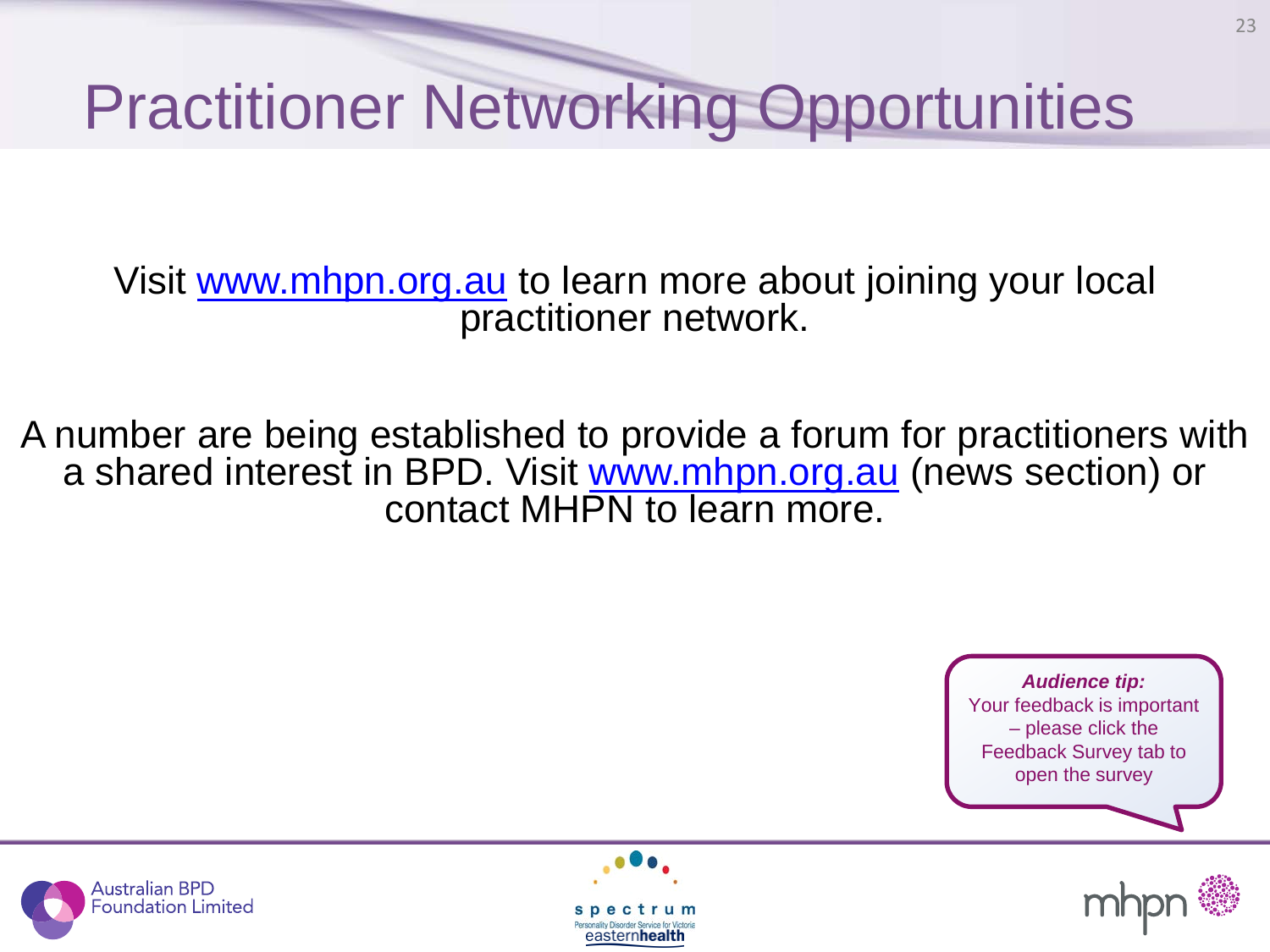# Thank You For Your Participation

- Please ensure you complete the *feedback survey* before you log out.
- Click the Feedback Survey tab at the top of the screen to open the survey.
- Certificates of Attendance for this webinar will be issued within four weeks.
- Each participant will be sent a link to the online resources associated with this webinar within two weeks.